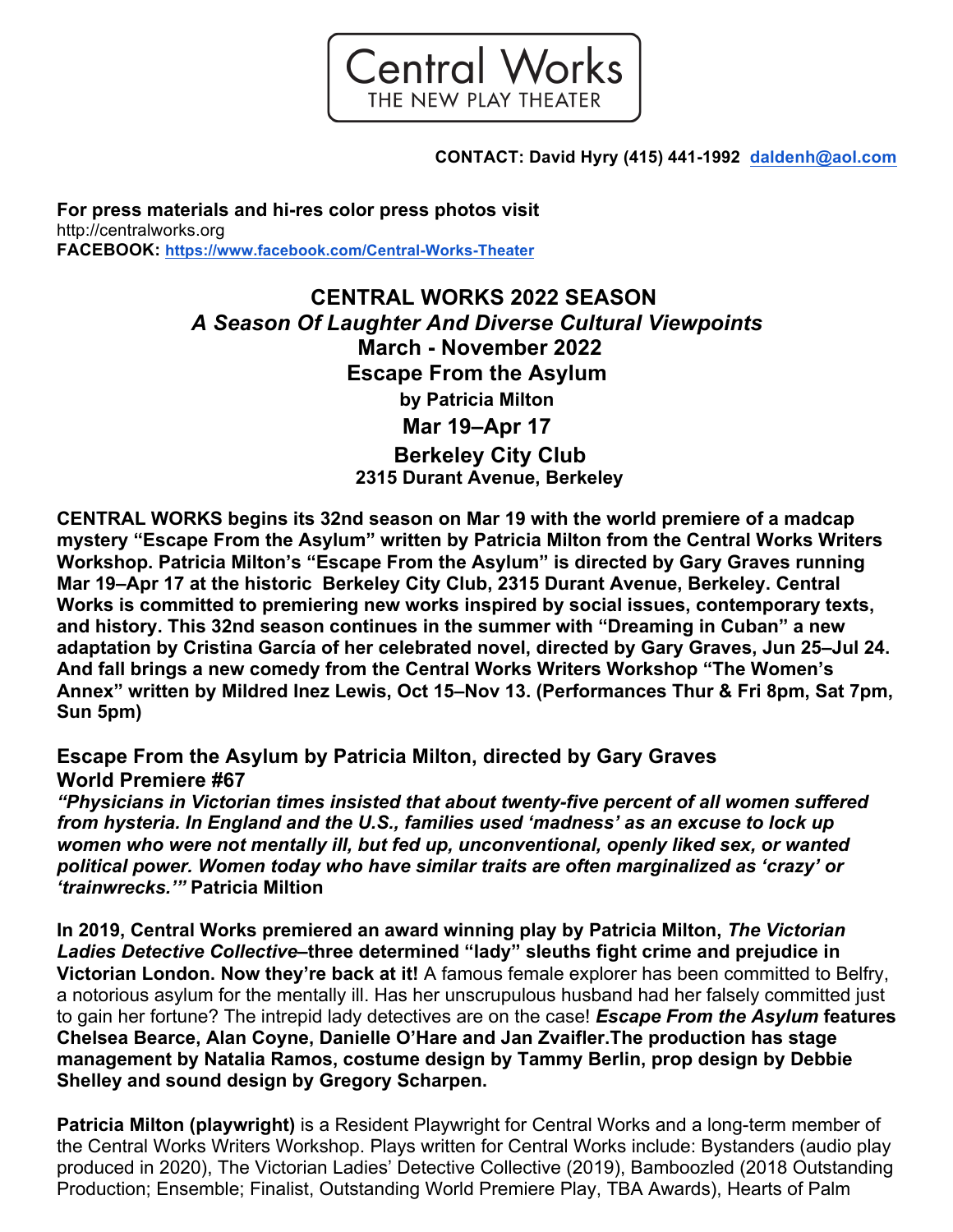(2016), Enemies: Foreign and Domestic (2015), and Reduction in Force (2011). She is a recipient of the 2015 Outstanding World Premiere Play by Theatre Bay Area for Enemies: Foreign and Domestic. The Victorian Ladies' Detective Collective was presented by the International House of Theatre outdoors in Copenhagen in July 2020. Her comedy Believers has enjoyed productions in Monterey and San Francisco, and played for three years in Istanbul, Turkey. Her drama about the death penalty, Without Mercy, was presented at the Newfoundland Women's Work Festival and was produced in 2017 by Off Broadway West Theatre Company in San Francisco. Upcoming at New Conservatory Theatre is an audio version of her comedy The Law of Attraction, commissioned by NCTC. Ms. Milton has had more than one hundred productions and readings of her plays both locally and internationally, including at 3Girls Theatre, San Francisco Exploratorium, PlayGround SF, Woman's Will, Women's Theatre Project, Bay Area One Acts, and City Lights Theatre. She is Northern California Regional Rep for The Dramatists Guild, and produces a monthly podcast for the Central Works Script Club.

## **Central Works: The Company**

For over three decades Central Works has filled a special niche for theater artists in the San Francisco Bay Area, producing more new plays by local playwrights than any other company in the region. "The New Play Theater" utilizes three basic strategies: some are products of the Central Works Method, some are developed in the Central Works Writers Workshop, and some come to the company fully developed.

**Central Works Method** plays bring together writer, actors and director at the very outset of the playwriting process. In a supportive workshop environment, group research and collective brainstorming contribute to the entire development of the script.

**The Central Works Writers Workshop** is an ongoing commissioning program established in 2012. Twice a year, in 12-week sessions, 8 local playwrights are selected to develop projects through informal readings and carefully directed discussions. Last season, both Cristina García's King of Cuba and Patricia Milton's Bamboozled emerged from this program, followed by two more this season. For more information, visit our website: www.centralworks.org

**Company co-directors Jan Zvaifler and Gary Graves remain steadfast in their mission to develop and produce new works**. "New plays are the lifeblood of the theater," says Ms. Zvaifler. "We look at current events, politics, classic literature and traditional storytelling to bring our audience face to face with the challenges of our lives everyday, juxtaposed against the reflections of history, both recent and far-reaching. Given our current harrowing times, we all need an opportunity to pause, feel, think and act." The special intimacy of the Central Works theater offers this in a truly unique package.

## **Central Works 2022 Season**

*3 Plays - 3 Premieres Central Works Opens Back Up With A Season Of Laughter And Diverse Cultural Viewpoints* **March - November 2022** 

*Escape From the Asylum*  **World premiere #67: A madcap mystery from the Central Works Writers Workshop by Patricia Milton (Mar 19–Apr 17)**

## **CENTRAL WORKS 32nd Season Continues**

*Dreaming in Cuban*  **World premiere #68: A new adaptation by Cristina García of her celebrated novel by Cristina García (Jun 25–Jul 24)**

**The Museum Annex World premiere #69: A wildly imaginative whirlwind tour from the Central Works Writers Workshop by Mildred Inez Lewis (Oct 15–Nov 13)**